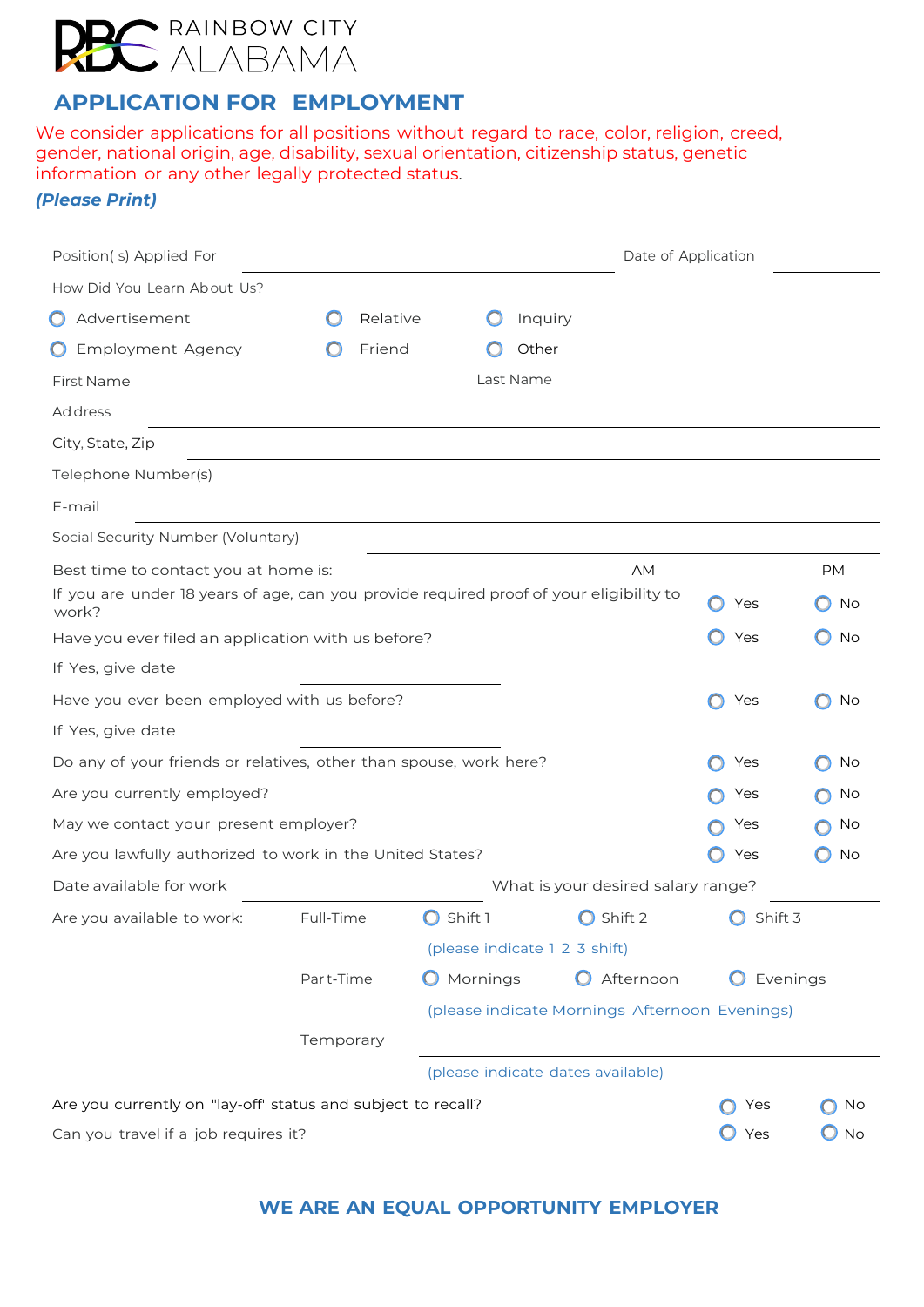# **Education**

|                          | Name and Address of<br>School | Course of Study | Number of<br>Years<br>Completed | Diploma<br>Degree |
|--------------------------|-------------------------------|-----------------|---------------------------------|-------------------|
| Elementary<br>School     |                               |                 |                                 |                   |
| <b>High School</b>       |                               |                 |                                 |                   |
| Undergraduate<br>College |                               |                 |                                 |                   |
| Graduate<br>Professional |                               |                 |                                 |                   |
| Other (Specify)          |                               |                 |                                 |                   |

Describe any specialized training, apprenticeship skills and extra curriculum activities

Describe any job related training, received in the United States Military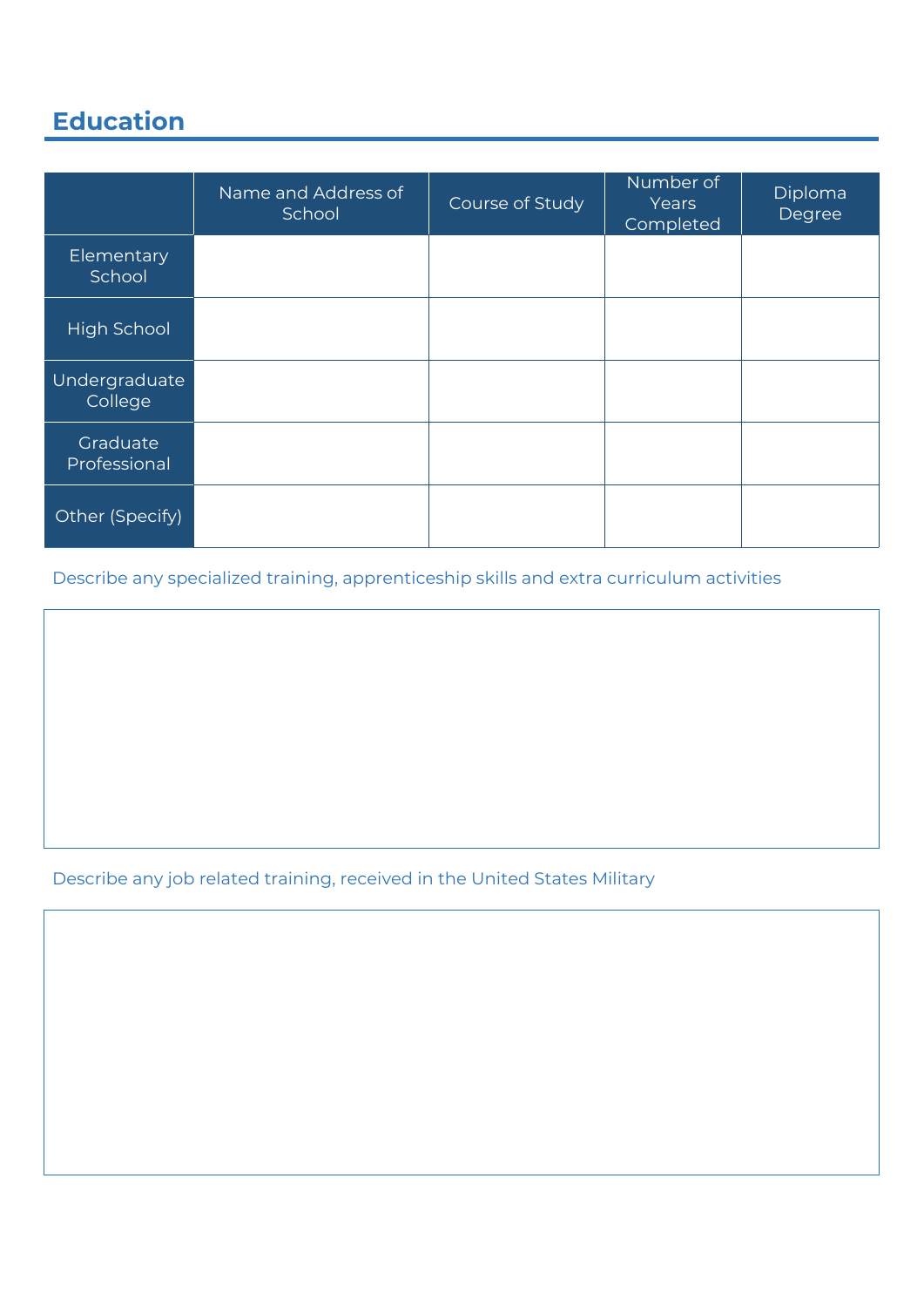## **EMPLOYMENT EXPERIENCE**

| national origin, disabilities or other protected status. |            | Start with your present or last job. Include any job-related military service assignments and<br>volunteer activities. You may exclude organizations which indicate race, color, religion, gender, |    |
|----------------------------------------------------------|------------|----------------------------------------------------------------------------------------------------------------------------------------------------------------------------------------------------|----|
| Employer                                                 |            | Dates Employed From                                                                                                                                                                                | To |
| Address                                                  |            | Work Performed                                                                                                                                                                                     |    |
| Telephone Number(s)                                      |            |                                                                                                                                                                                                    |    |
| Job Title                                                | Supervisor |                                                                                                                                                                                                    |    |
| Reason for Leaving                                       |            |                                                                                                                                                                                                    |    |
| Employer                                                 |            | Dates Employed From                                                                                                                                                                                | To |
| Address                                                  |            | <b>Work Performed</b>                                                                                                                                                                              |    |
| Telephone Number(s)                                      |            |                                                                                                                                                                                                    |    |
| Job Title                                                | Supervisor |                                                                                                                                                                                                    |    |
| Reason for Leaving                                       |            |                                                                                                                                                                                                    |    |
| Employer                                                 |            | Dates Employed From                                                                                                                                                                                | To |
| Address                                                  |            | <b>Work Performed</b>                                                                                                                                                                              |    |
| Telephone Number(s)                                      |            |                                                                                                                                                                                                    |    |
| Job Title                                                | Supervisor |                                                                                                                                                                                                    |    |
| Reason for Leaving                                       |            |                                                                                                                                                                                                    |    |
| Employer                                                 |            | Dates Employed From                                                                                                                                                                                | To |
| Address                                                  |            | <b>Work Performed</b>                                                                                                                                                                              |    |
| Telephone Number(s)                                      |            |                                                                                                                                                                                                    |    |
| Job Title                                                | Supervisor |                                                                                                                                                                                                    |    |
| Reason for Leaving                                       |            |                                                                                                                                                                                                    |    |
| the contract of the contract of the first of             |            |                                                                                                                                                                                                    |    |

If you need additional space, please continue on a separate sheet of paper

List professional, trade, business or civic activities and offices held. *You may exclude membership which would reveal gender, race, religion, national origin, age, ancestry, disability or other p*rotected status: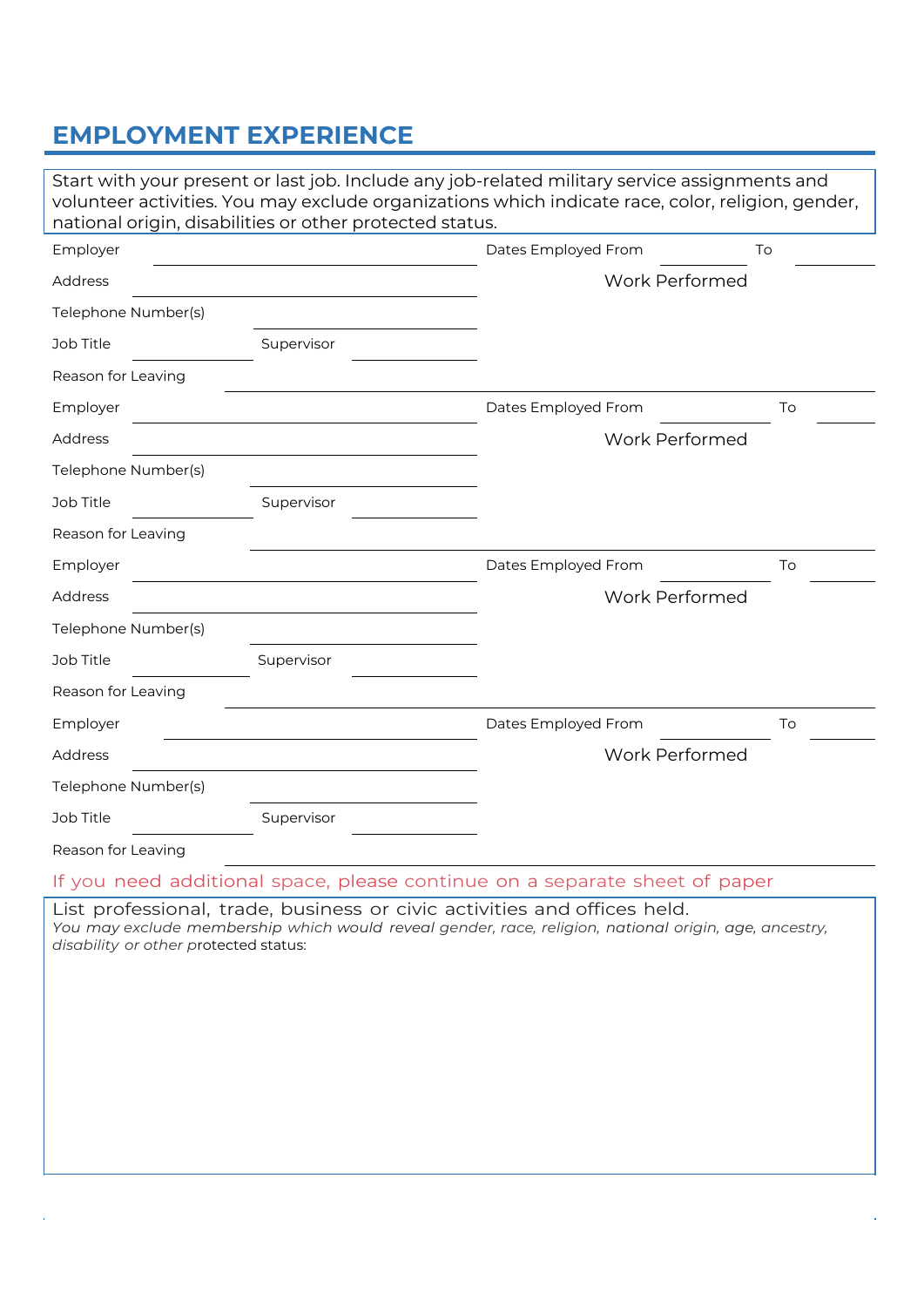## **APPLICANT'S STATEMENT**

I certify that answers given herein are true and complete. I authorize investigation of all statements contained in this application for employment as may be necessary in arriving at an employment decision.

This application for employment shall be considered active for a period of time not to exceed 45 days. Any applicant wishing to be considered for employment beyond this time period should inquire as to whether or not applications are being accepted at that time.

I hereby understand and acknowledge that, unless otherwise defined by applicable law, any employment relationship with this organization is of an *"at will"* nature, which means that the Employee may resign at any time and the Employer may discharge Employee at any time with or without cause.

In the event of employment, I understand that false or misleading information given in my application or interview(s) may result in discharge. I understand, also, that I am required to abide by all n1les and regulations of the employer.

Signature of the Applicant Date of the Applicant Date of the Applicant Date of the Date of the Applicant Date

| <b>FOR PERSONNEL DEPARTMENT USE ONLY</b> |                |                           |                    |             |      |
|------------------------------------------|----------------|---------------------------|--------------------|-------------|------|
| Arrange interview                        | Yes            | No                        |                    |             |      |
| Remarks                                  |                |                           |                    |             |      |
|                                          |                |                           |                    |             |      |
|                                          |                |                           |                    | Interviewer | Date |
| Employed                                 | Yes            | <b>No</b>                 | Date of employment |             |      |
| Job Title                                |                | <b>Hourly Rate/Salary</b> |                    | Department  |      |
| By                                       |                |                           |                    |             |      |
|                                          | Name and Title |                           |                    |             | Date |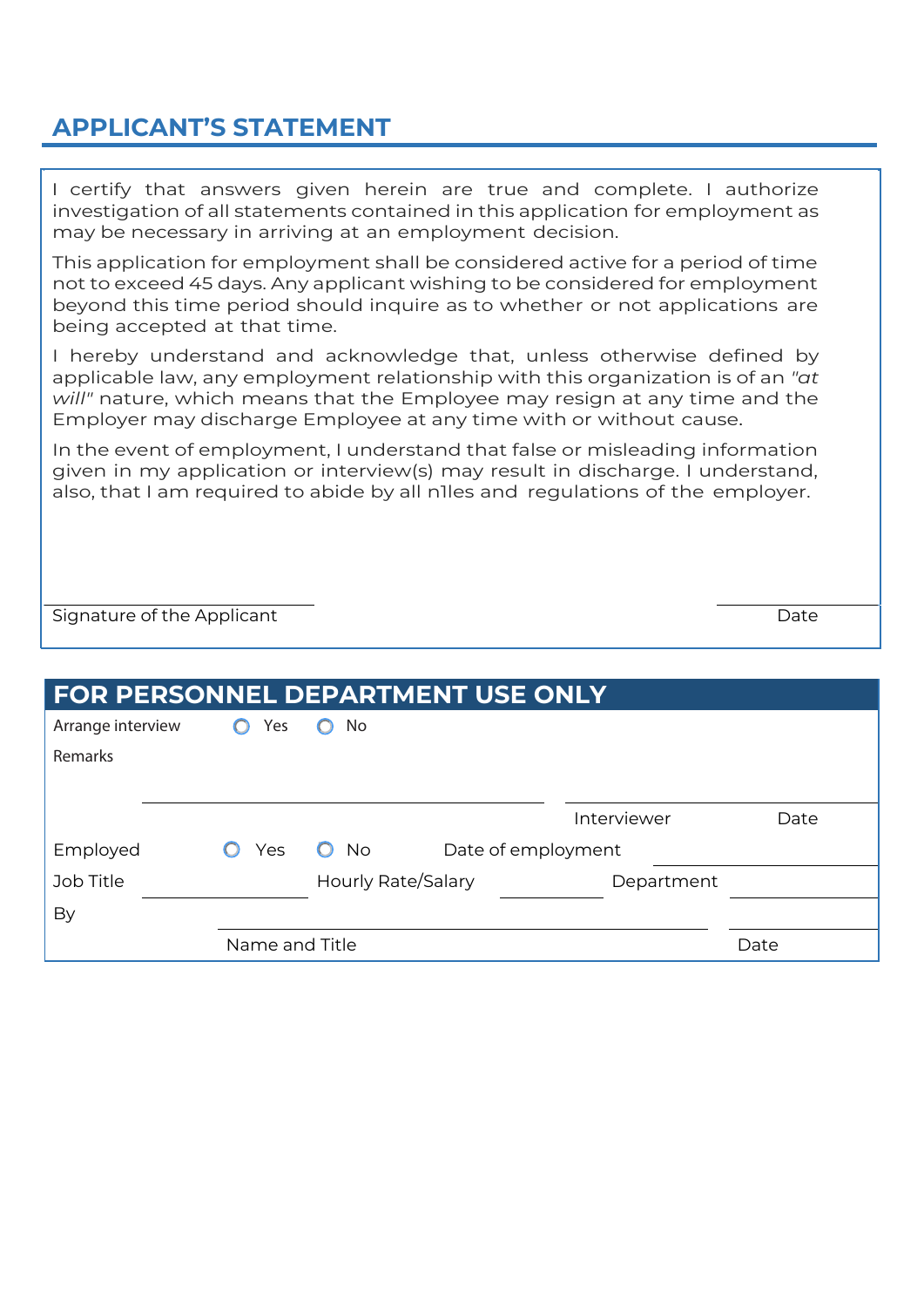| <b>FOR PERSONNEL DEPARTMENT USE ONLY</b>                |           |      |  |  |
|---------------------------------------------------------|-----------|------|--|--|
| Position (A)applied for is open $\bullet$ Yes $\bullet$ | <b>No</b> |      |  |  |
| <b>Position Considered For</b>                          |           |      |  |  |
|                                                         |           | Date |  |  |
|                                                         |           |      |  |  |

## **ADDITIONAL INFORMATION**

### **Other Qualifications**

Summarize special job-related skills and qualifications acquired from employment or other experience.

#### SPECIALIZED SKILLS (CHECK SKILLS/EQUIPMENT OPERATED)

|  | Termina |
|--|---------|
|  |         |
|  |         |
|  |         |

O PC/MAC O Word Processing

 $O$  Typewriter  $O$  Shorthand

O WPM O WPM

al **O** Spreadsheet Production/Mobile Machinery(list) Other(list)

State and additional information you feel may be helpful to us in considering your application